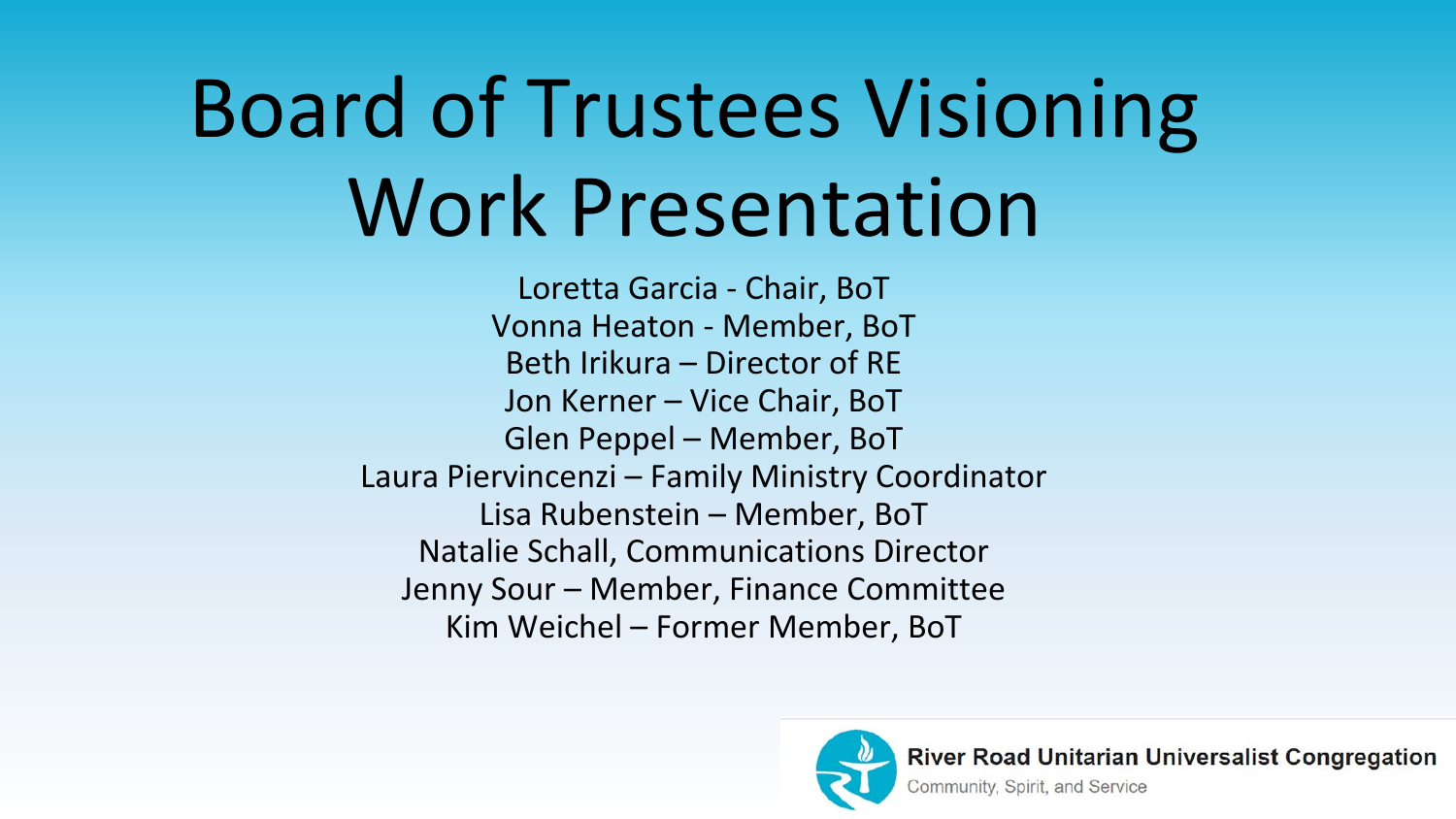# **Why Visioning Now?**

- Last RRUUC BoT 3-5 year strategic plan May 2015
- Pandemic postponed development of 2020/21 plan
- Given new normal (e.g., shrinking membership in congregations), BoT opted to begin a congregational visioning initiative prior to development of new strategic plan

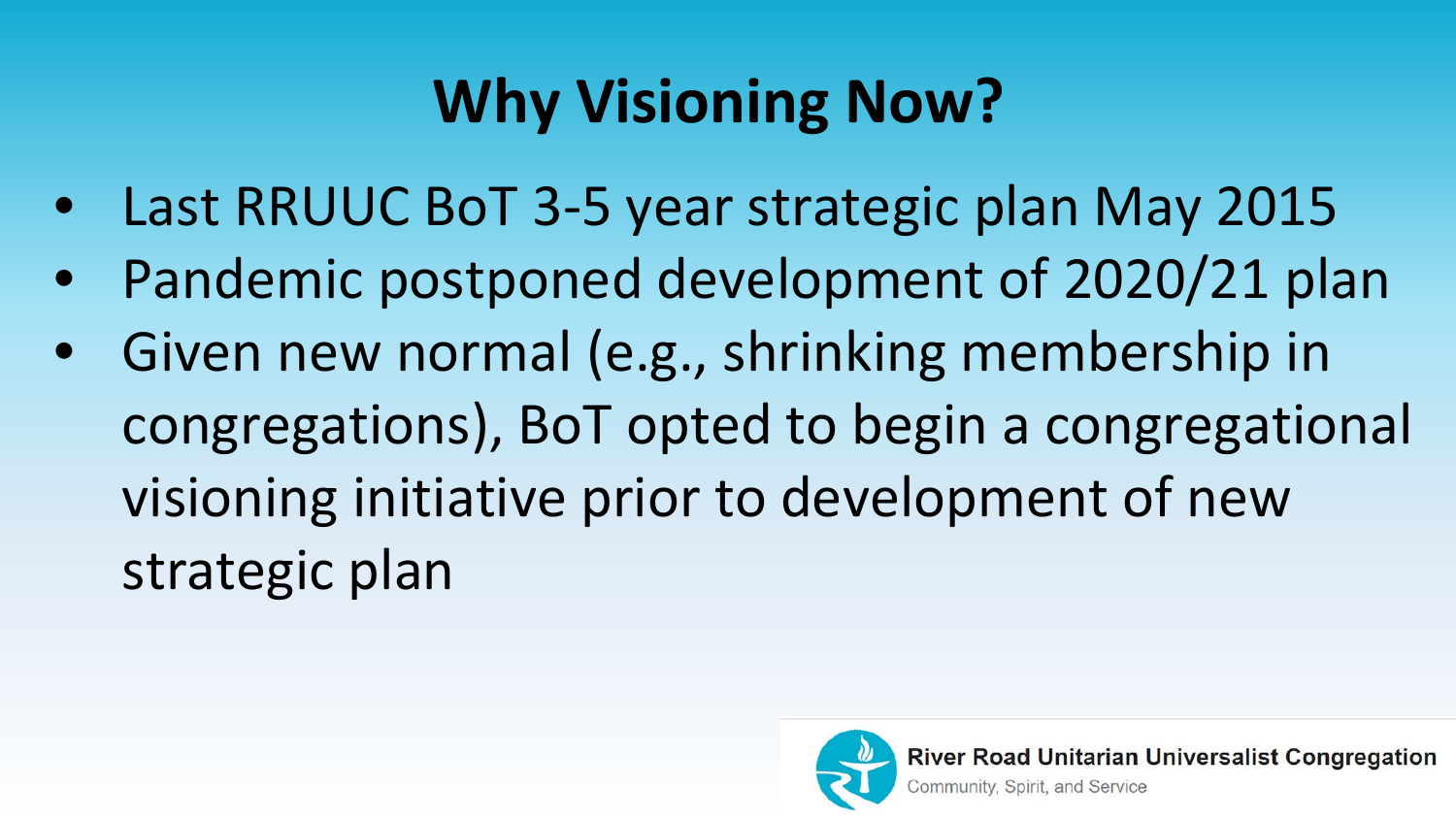# **Phase 1: Dec. 2021 – June 2022**

- Visioning question development
- Small group discussions answering questions
- Surveys answering questions
- Reviewing group discussions & survey findings
- Independent theme analyses of group discussions and survey findings
- Presentation at June  $12<sup>th</sup>$  annual meeting

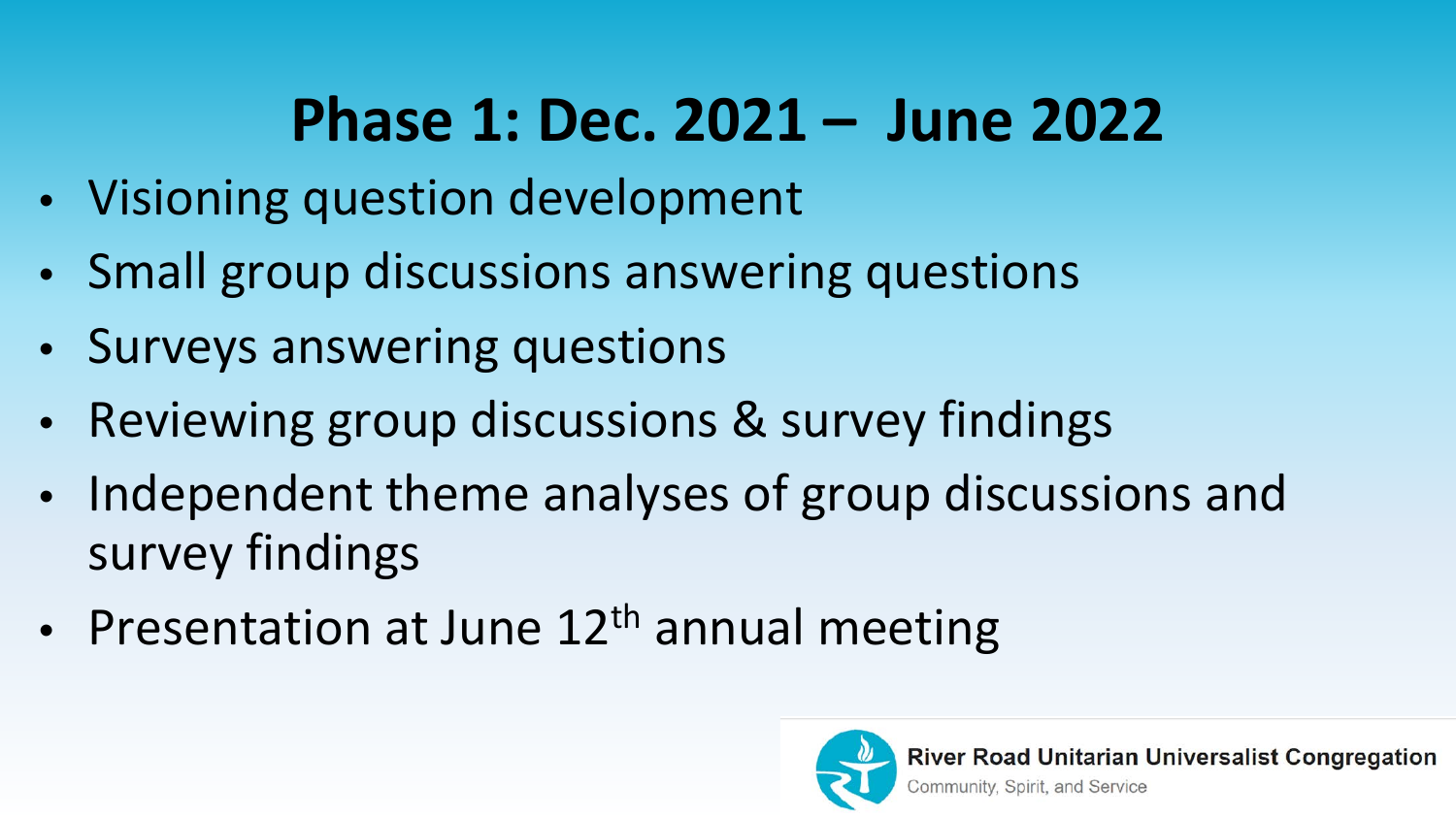# **Phase 2: July 2022 – June 2023**

- Congregants provide feedback on original and new questions (email us at [visioning@rruuc.org](mailto:visioning@rruuc.org))
- Interviews with key leaders of longtime communitybased partner organizations
- Integration of BoT visioning findings with faith development team visioning findings
- Draft BoT 5-year strategic plan with action opportunities
- BoT approves strategic plan and presents at June 2023 annual meeting oad Unitarian Universalist Congregation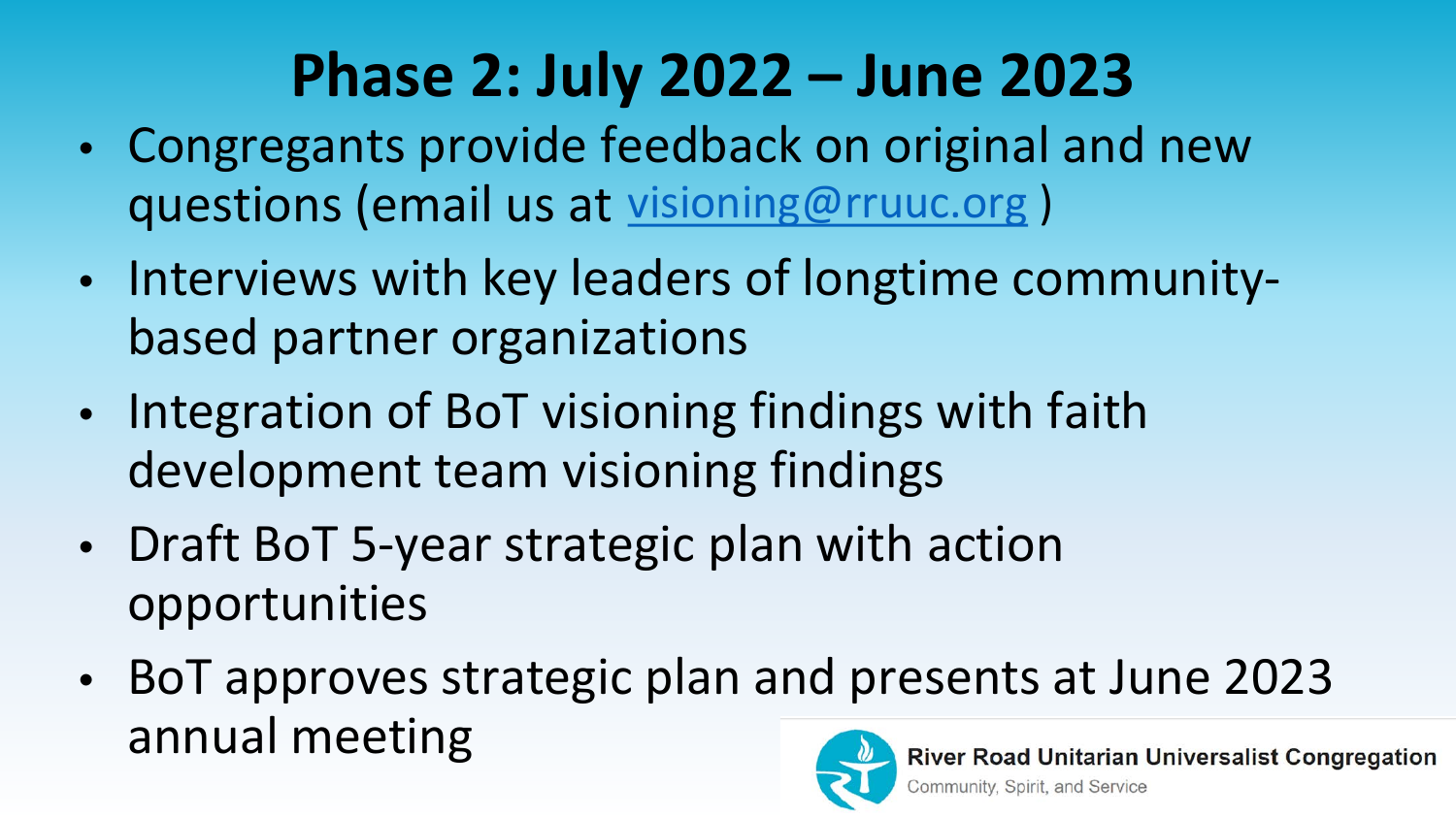## **Who Answered?**

- Small groups (n < 10 participants each)
- RE Families participating in Firepit "Smores"
- Individual congregants (n=18) completed online surveys
- Approximately 100 participants

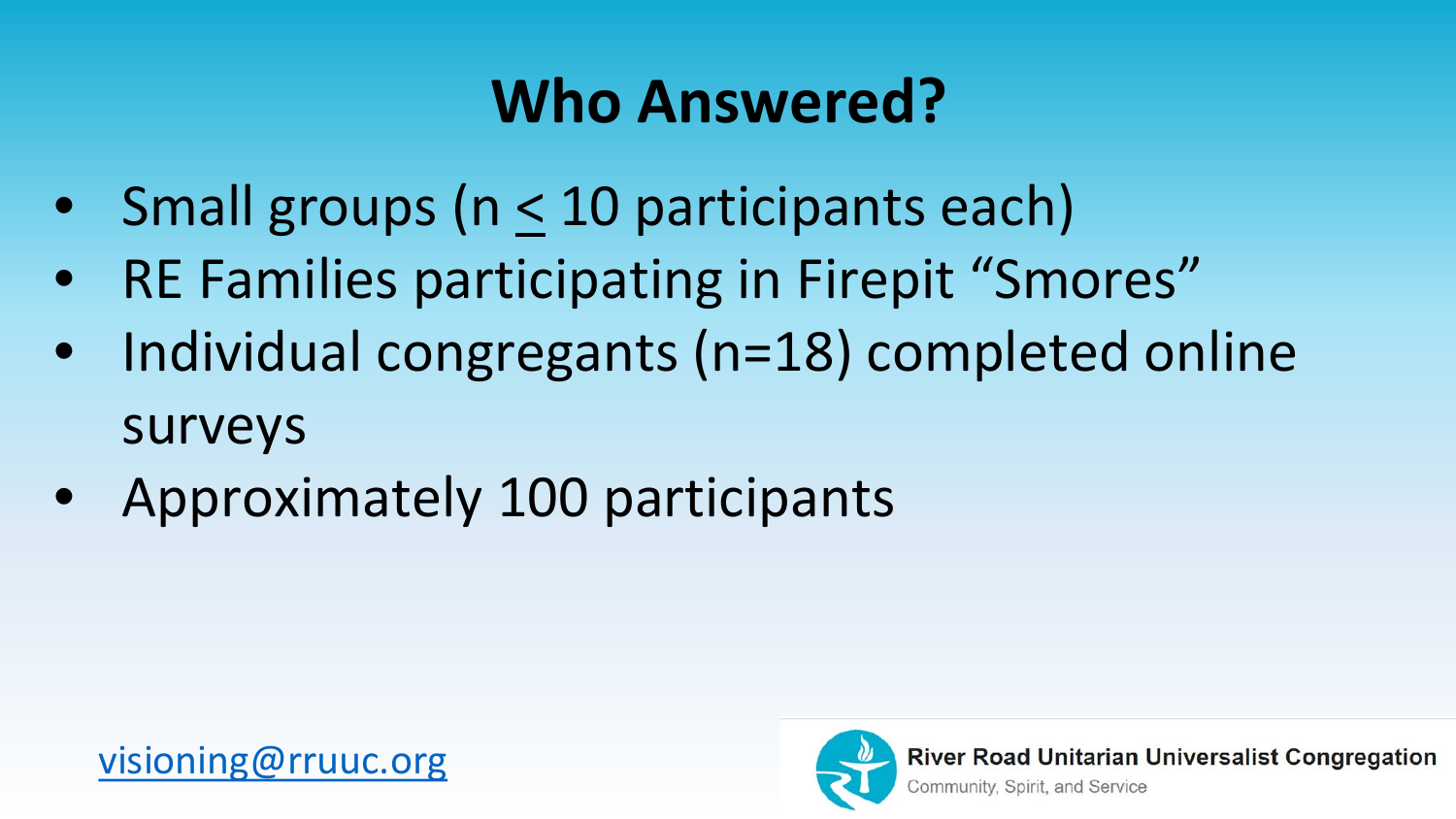# **How Was Information Reviewed?**

- Group leads **summarized findings** from their meetings and surveys
- Team members independently reviewed and **synthesized findings into themes** for each set of group meetings/surveys
- Team members identified **cross-cutting themes** across all groups/surveys

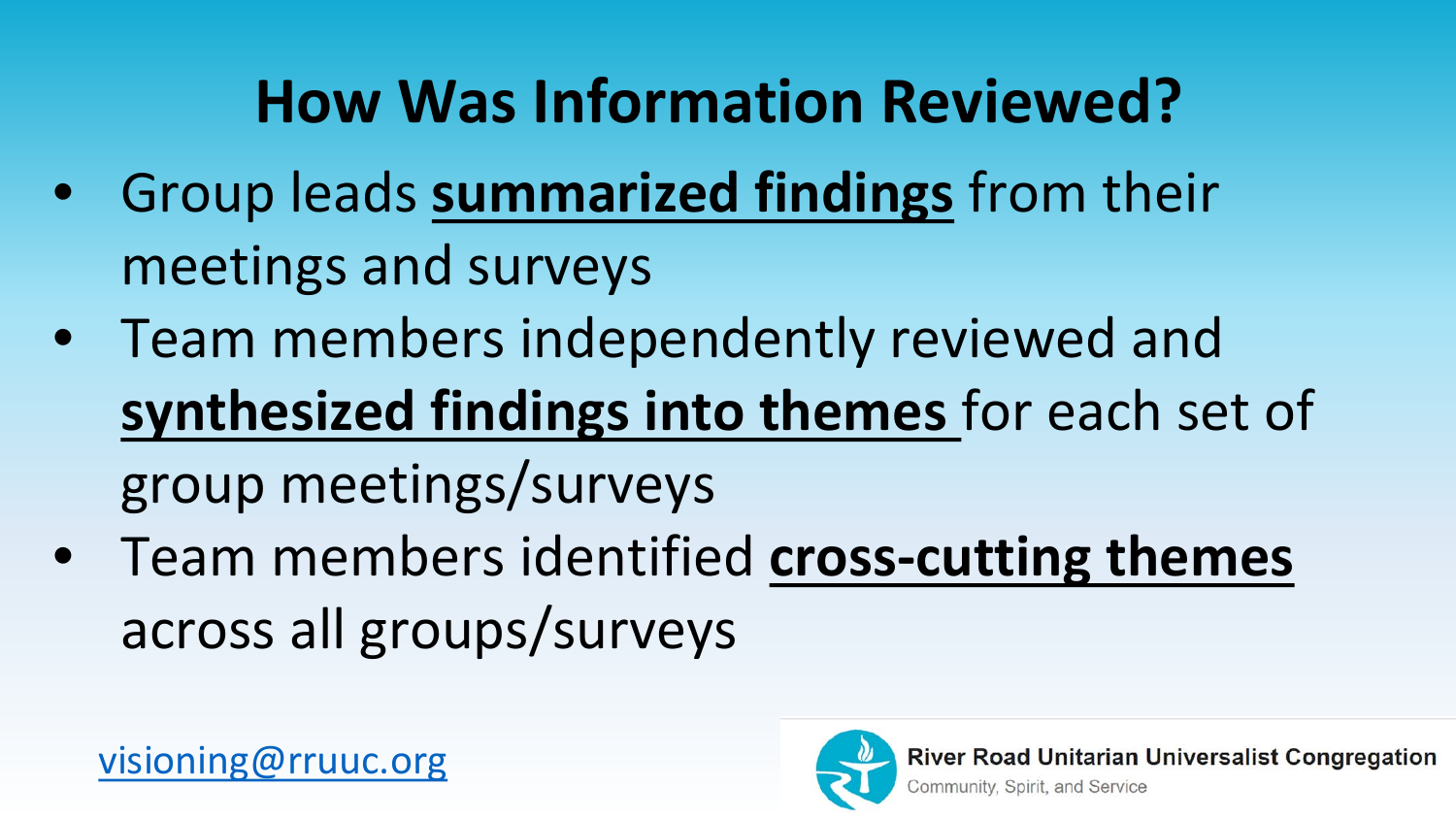### **Q1 Cross-Cutting Themes - What has made you feel included/welcomed in our congregation?**

- Connections within our congregation
- Connecting in big ways and small, publicly and privately, makes us feel welcome.
- Interactions between staff and congregants -- members and friends -- make us feel welcome.

[visioning@rruuc.org](mailto:visioning@rruuc.org)

- Being personally invited to join small groups, social justice activities and committees for special events
- Religious education is a great entry point into the congregation
- The open-mindedness of the congregation, a sense of shared values among the members

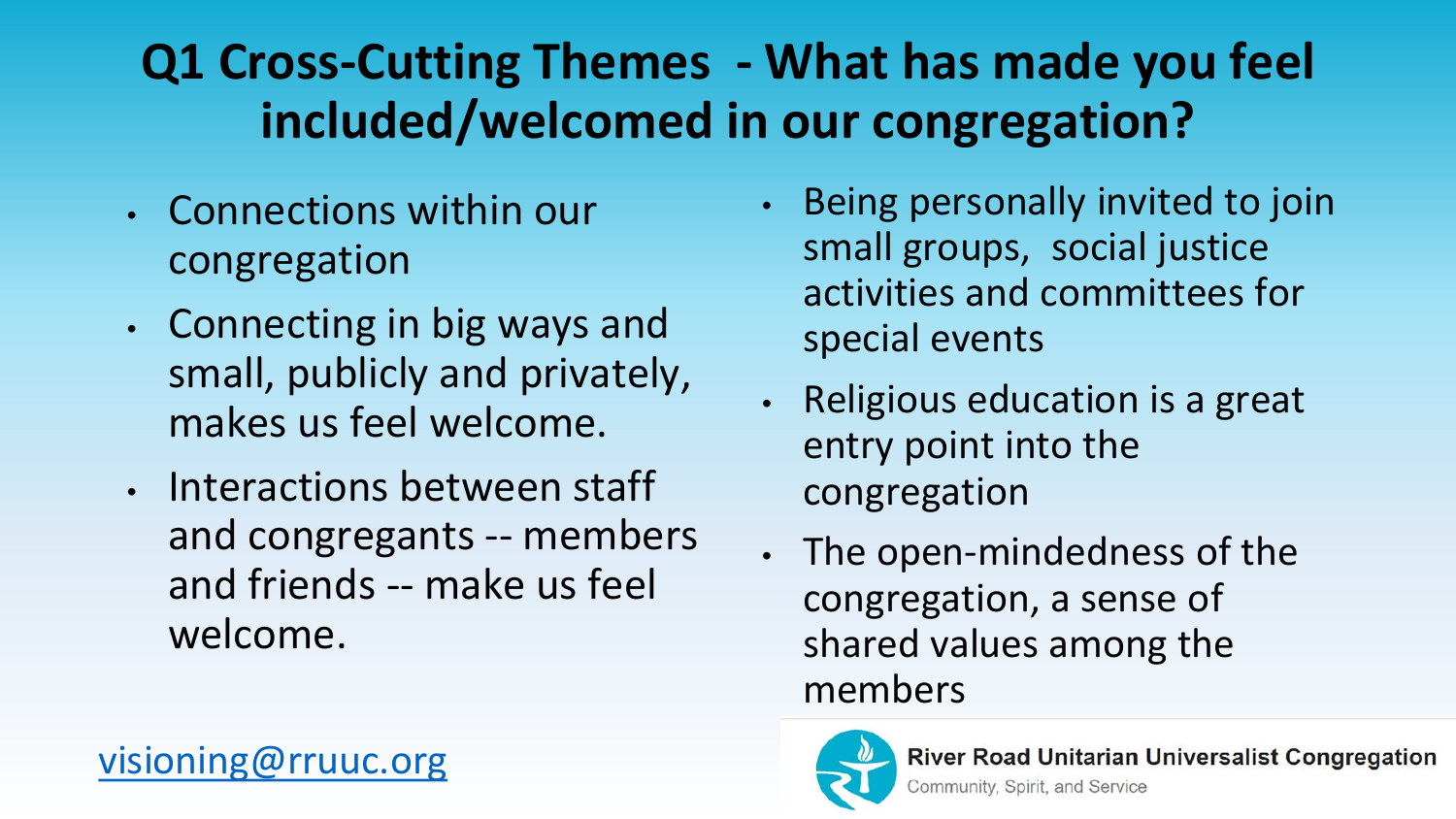### **Q1 Cross-Cutting Themes - What has made you feel included/welcomed in our congregation?**

- Connections and Community:
	- $\triangleright$  with the congregation,
	- $\triangleright$  within the community,
	- $\triangleright$  with greeters,
	- $\triangleright$  with staff,
	- $\triangleright$  with small groups,
	- $\triangleright$  RE,
	- $> SI$ ,
	- Bazaar,
	- $\geq 1$ -1 engagements

#### [visioning@rruuc.org](mailto:visioning@rruuc.org)

• Feeling 'seen'

- Activities or programs in which to participate
- Similar values reflected individually and from the pulpit

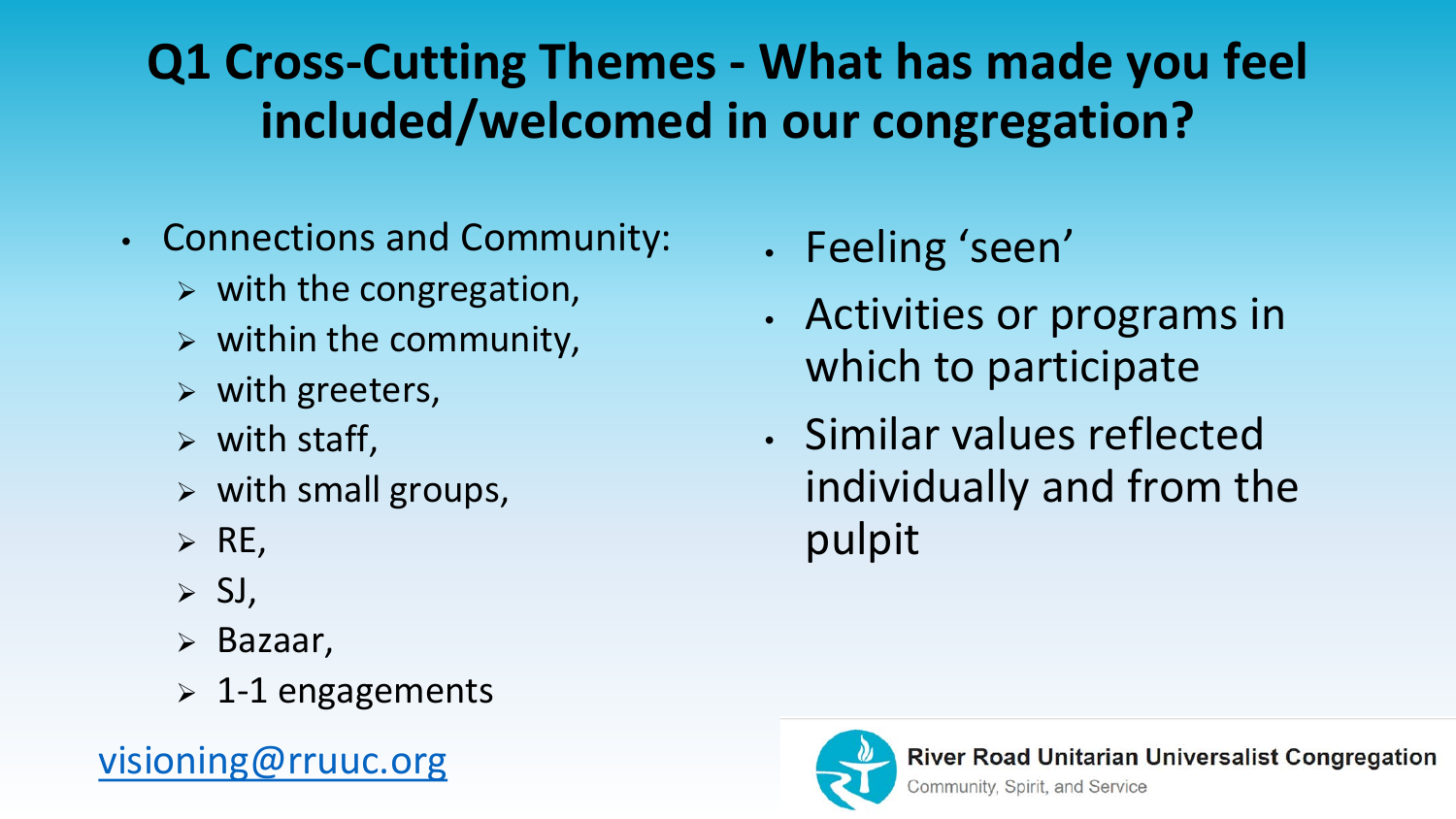### **Q2 Cross-Cutting Themes - Are there aspects of our congregation that are not welcoming?**

- Not being in covenant with one another, intolerance of differing points of view
- Inclusivity, acceptance and embracing of others remains a challenge
- Meeting and staying connected to others -- before COVID and now emerging from COVID -- remains a challenge
- Coffee hour can be intimidating to people who do not already have friendships in the congregation
- Not enough structured opportunities to develop relationships, especially for young adults and retired congregants
- Being treated differently because one is a person of color



#### [visioning@rruuc.org](mailto:visioning@rruuc.org)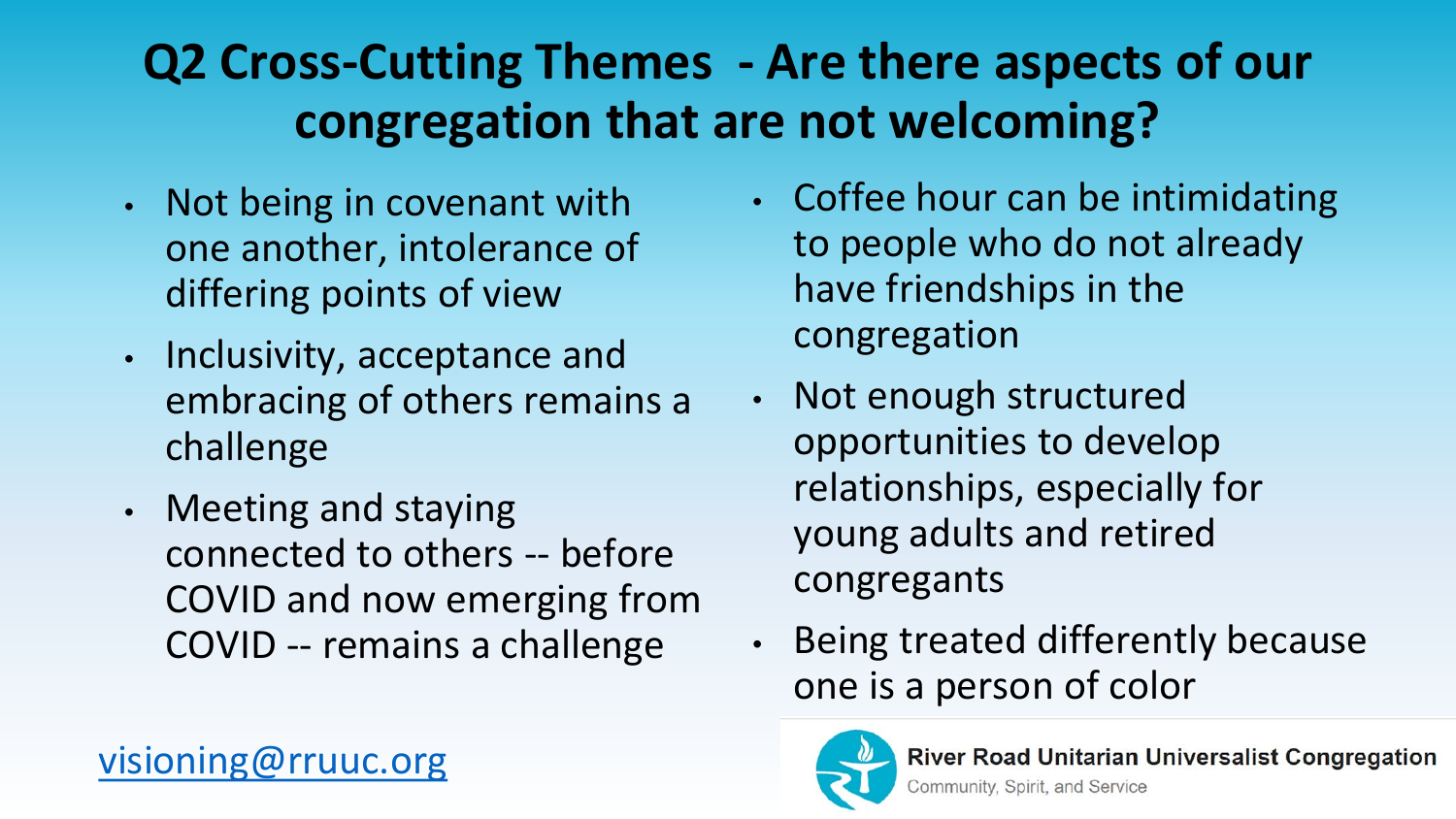### **Q2 Cross-Cutting Themes - Are there aspects of our congregation that are not welcoming?**

- Hard to get to know others
- Not feeling seen if not volunteering
- Insufficient multi/Intergenerational opportunities
- Intolerance of different opinions, political views
- Pressure to engage
- A bit "cliquey!"

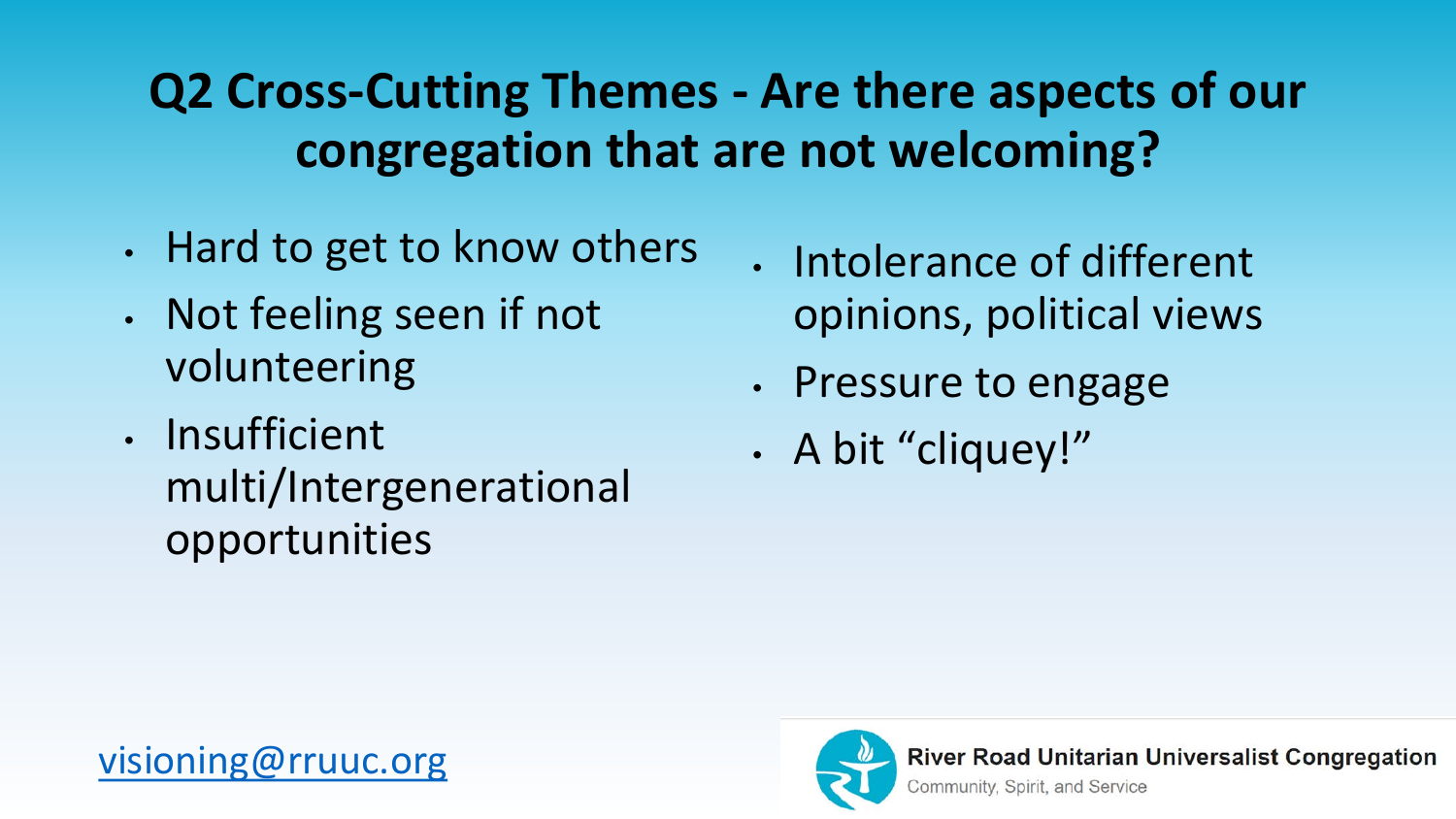**Q3 Cross-Cutting Themes - What would it look like if we are individually and collectively living the values of the 7th & 8th Principles?**

- Increase community-based collaborations with existing and new organizations and congregations
- Need more visibility of our efforts within and beyond the congregation.
- Environmental justice needs to be on par with racial justice - in fact, they inform one another.

[visioning@rruuc.org](mailto:visioning@rruuc.org)

- Stronger emphasis on environmental justice
- More visible commitment to social justice activities
- More willingness to engage in difficult discussions

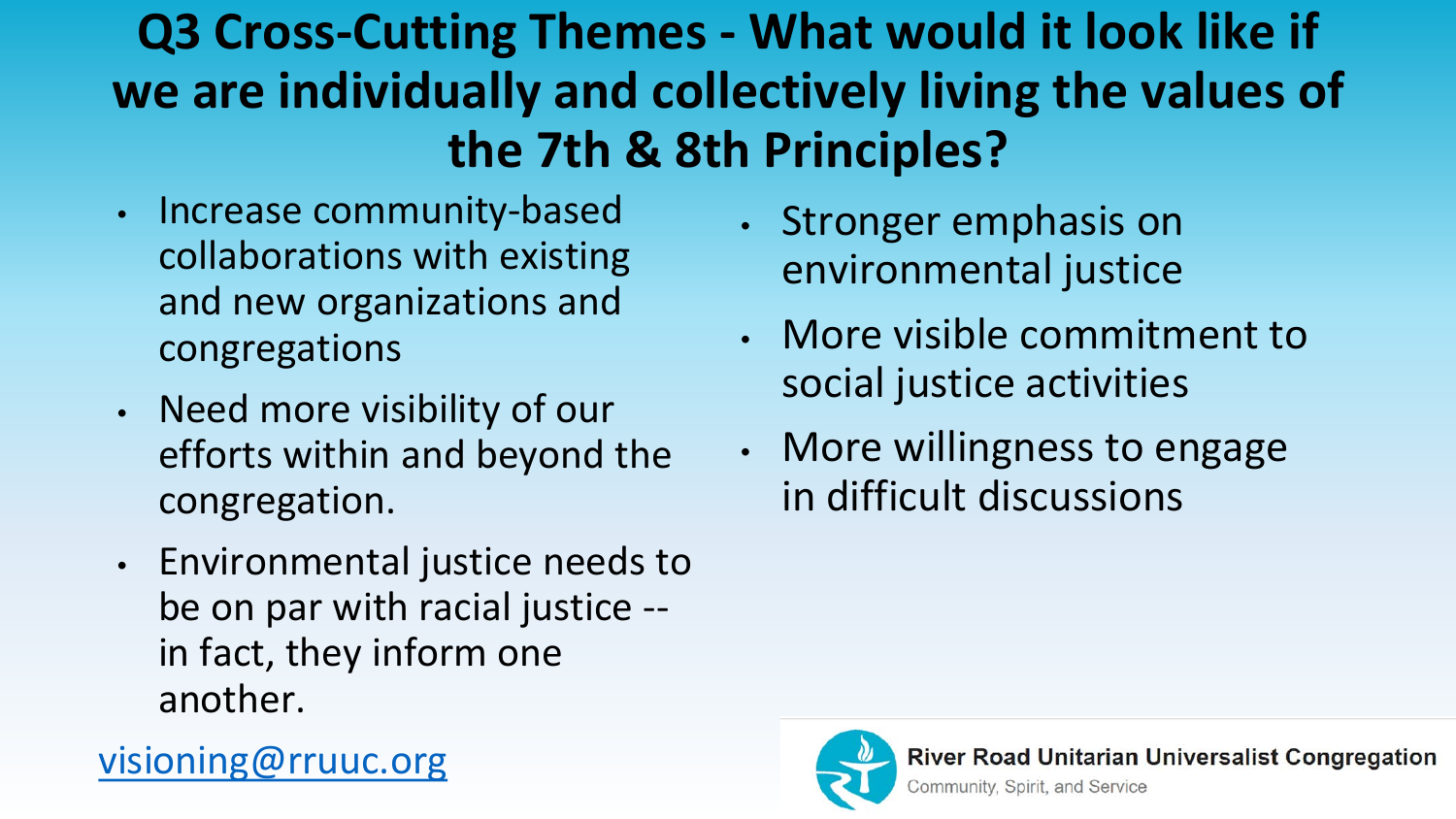**Q3 Cross-Cutting Themes - What would it look like if we are individually and collectively living the values of the 7th & 8th Principles?**

- Better communications and visibility re: SJ efforts and small group opportunities
- More engagement/ collaboration with other congregations, other partner organizations (local, neighborhood, county, state, DMV), outside groups
- More BIPOC engagements (at RRUUC, with other congregations)
- More affinity groups
- Don't be afraid to shake things up sometimes

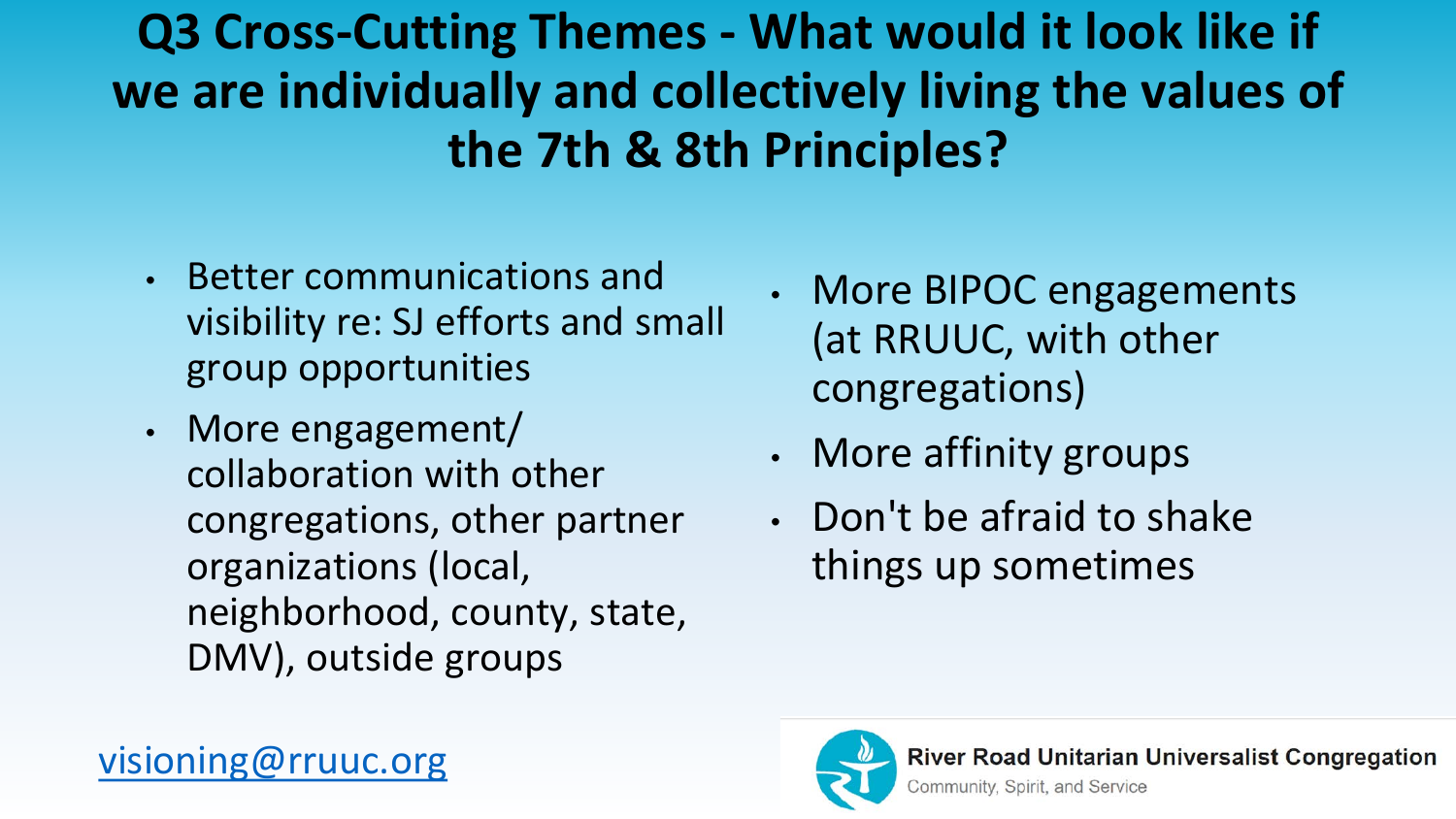### **Q4 Cross-Cutting Themes - How can we reframe "doing the work" as joyful rather than obligation?**

- Celebrations of what we do together; more joy and fun
- Showcasing and sharing successes with a wide array of groups and individuals - intra-congregationally and inter-congregationally -- will help us view our work as joyful instead of arduous.
- In our activities, focus on getting to know each other as well as the action outcomes
- Broader communications about social justice opportunities and showcasing our social justice successes
- Training about the covenant, leadership and change management

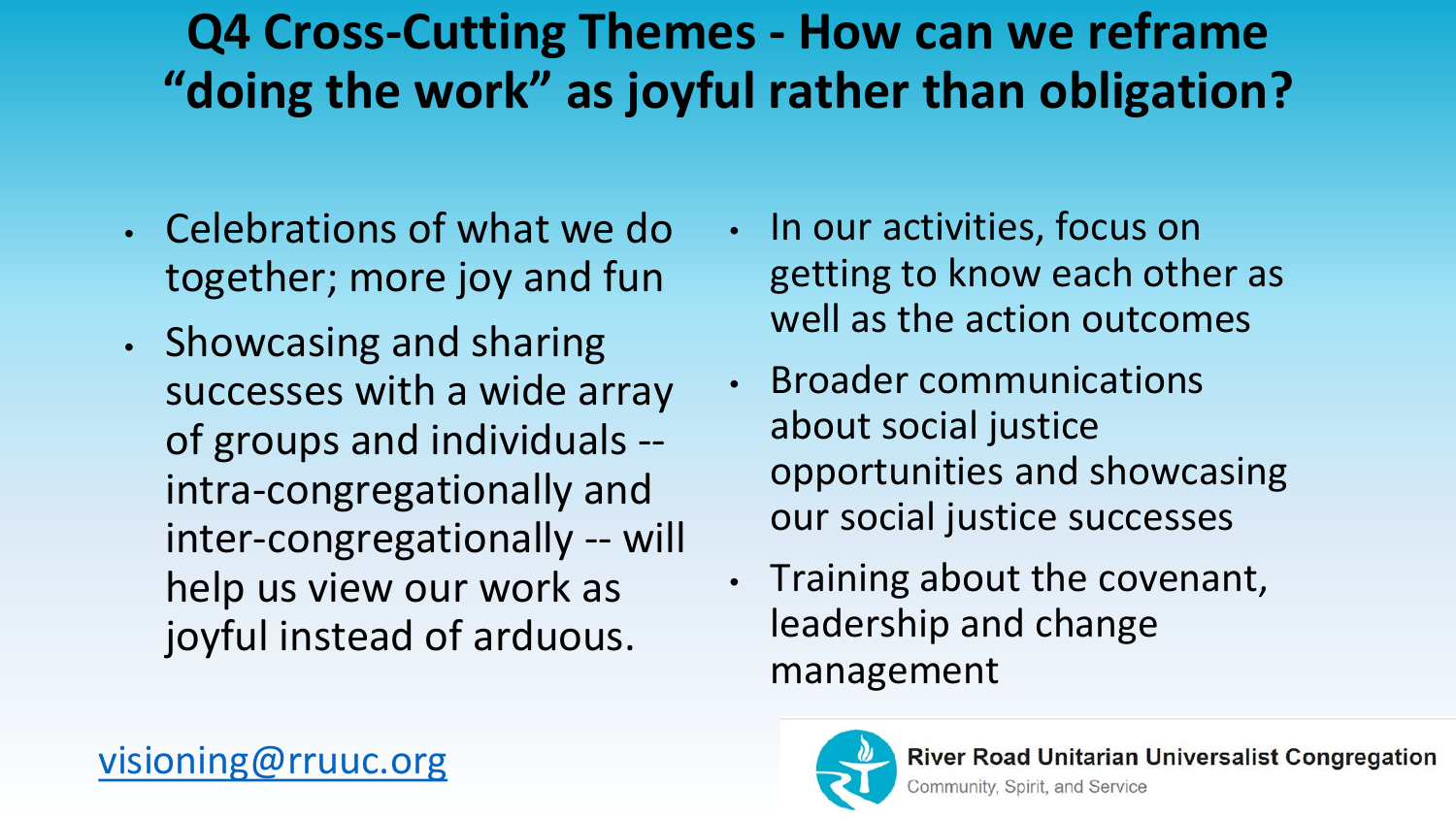### **Q4 Cross-Cutting Themes - How can we reframe "doing the work" as joyful rather than obligation?**

- Opportunities for seniors to connect
- Continue eliciting input on visioning and priority setting
- Talk more about/more support about how to experience joy during difficult times
- Intergenerational activities
- Spotlight groups' work
- More education on what RRUUC is all about from multiple points of view

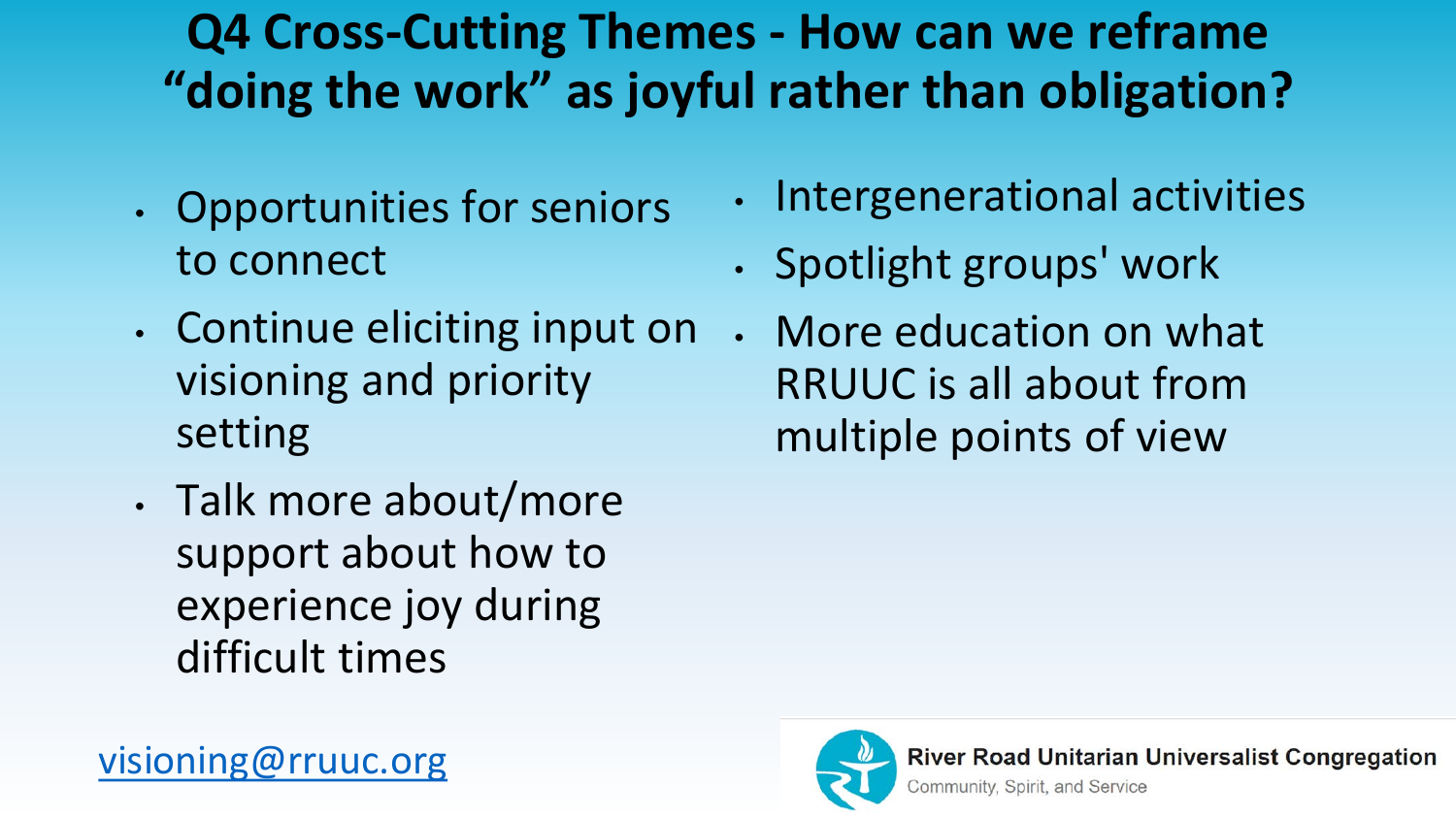# **Where Do We Go From Here (Phase 2)?**

• **Key leaders of partner organizations interviewed**  for how they would like to partner with RRUUC in the future

• **Faith building team holds small group discernment sessions** (like the one held at retreat).



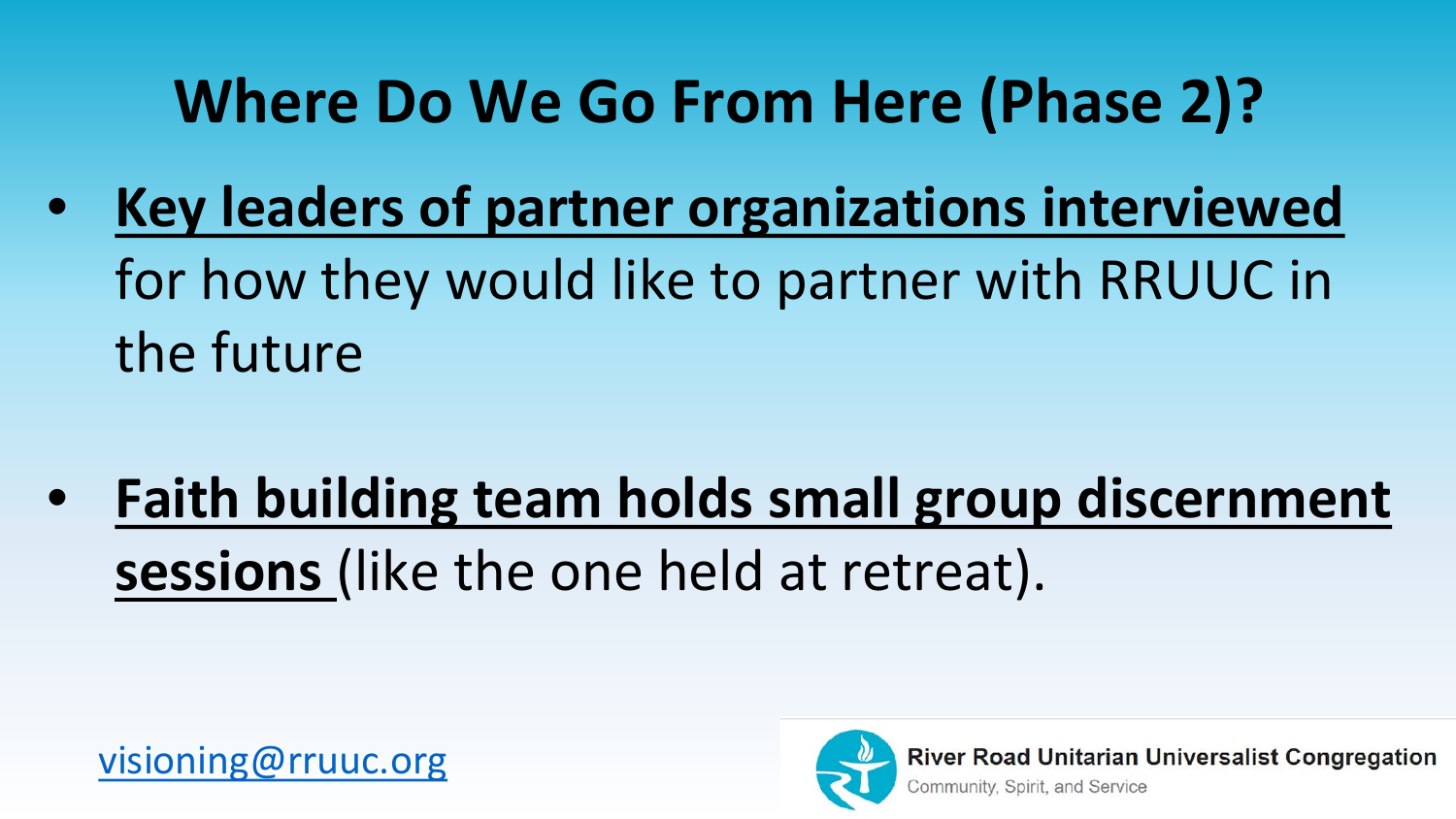# **Where Do We Go From Here (Phase 2 cont.)?**

- BoT and faith building visioning teams work together to **integrate congregational feedback themes into a set of strategic action opportunities**
- **Strategic plan drafted**, shared at 2023 townhalls, approved by BoT, and presented at June 2023 annual meeting.